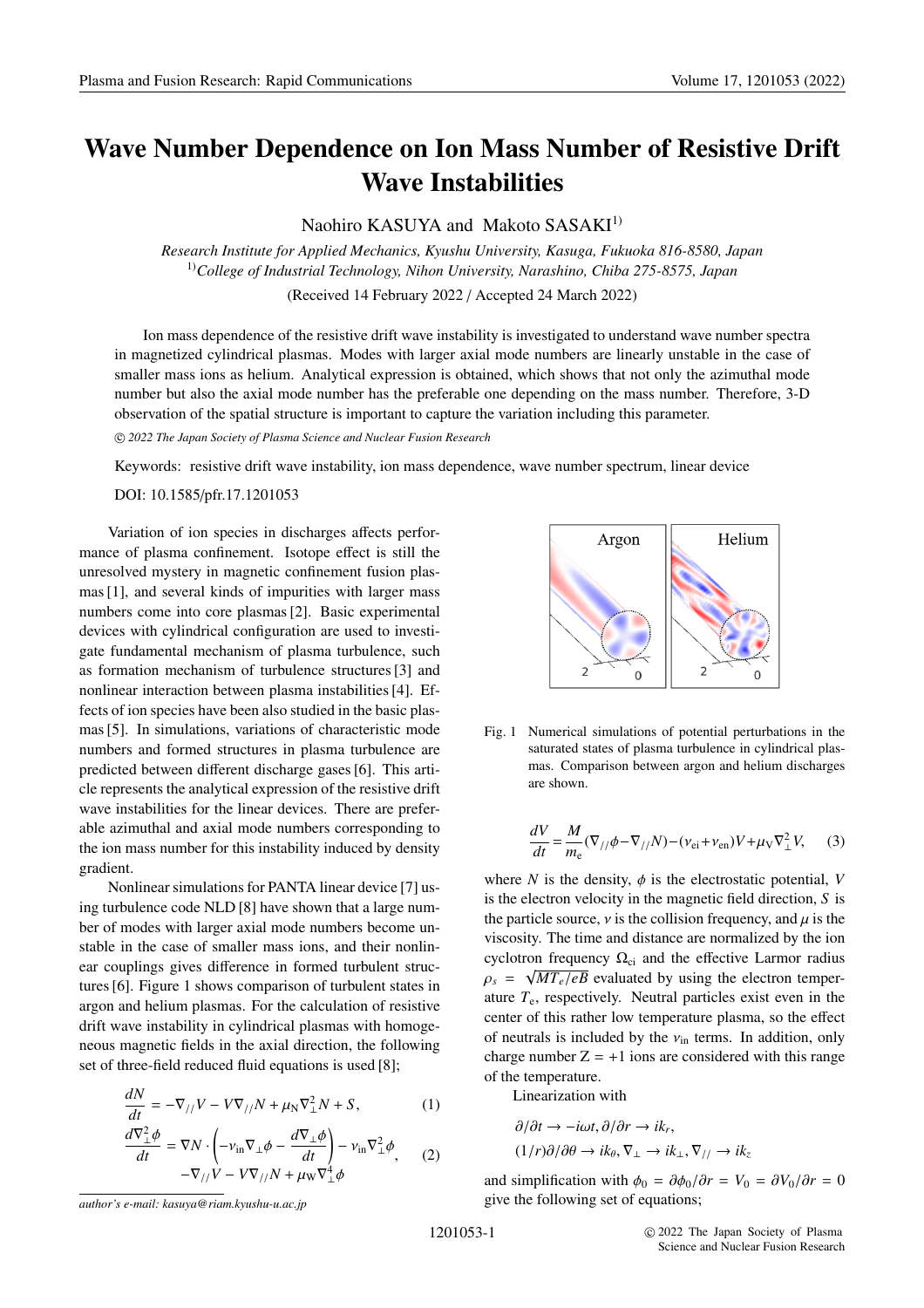where  $\omega_* = k_\theta L_n^{-1}$  is the diamagnetic frequency,  $M_i$  =  $Am_u/m_e$  is the ion mass ratio, *A* is the ion mass number,  $m_u$  is the atomic mass constant,  $L_n^{-1} = -dN_0/dr$  is inverse of the density gradient length and  $T = k_{\perp}^2 + ik_r L_n^{-1}$ . Dependence of the linear growthrate is obtained as in Fig. 2 by solving Eqs. (4) numerically. The simulation parameters are the followings; magnetic field  $B = 0.1$  T, electron temperature  $T_e$  = 3 eV, plasma radius  $a$  = 7 cm, device axial length  $\lambda = 4$  m, electron-ion collision frequency  $v_{ei}/\Omega_{ci} = 300$ , electron-neutral collision frequency  $v_{en}/\Omega_{ci} = 10$ , viscosities  $\mu_{W} = \mu_{V} = 10^{-4}$ ,  $\mu_{N} = 10^{-2}$  and  $L_n = a/5$ . There are several  $(m, n)$  modes, which have positive growthrates (unstable modes) with a certain  $v_{\text{in}}$  and *A*, and among them the mode with a maximum growthrate is picked up, which has mode number  $(m_p, n_p)$ . Here, *m* and *n* are azimuthal and axial mode numbers, respectively. Larger  $v_{\text{in}}$  makes modes stable, and heavier ion makes  $m_{\text{p}}$ and  $n_p$  smaller.  $(m_p, n_p) = (15, 11)$  mode is the most unstable with helium plasma, though (3, 1) mode is with argon plasma, when  $v_{\rm in} = 0.04$ .

An analytical expression for the linear growthrate is presented here to explain the mode number dependence with different ion species. In the drift wave range with  $\omega \ll v_e$ , Eqs. (4) gives an eigen-equation

$$
\omega^2 + \left[ i v_{in} + i P \frac{T+1}{T} \right] \omega - P \left( v_{in} + \frac{i \omega_*}{T} \right) = 0, \quad (5)
$$

where  $P = M_i k_z^2 / v_e$  is related to axial wave number  $k_z$ . Here viscosities are put to be zero  $\mu_{\rm W} = \mu_{\rm V} = \mu_{\rm N} = 0$  for simplicity. The solution of Eq. (5) is



Fig. 2 (a) Dependence of the maximum linear growthrate on ion mass number *A* and collision frequency  $v_{\text{in}}$ . The dashed line shows the unstable boundary where the growthrate is zero. The maxima are given with different (b) azimuthal  $m<sub>p</sub>$  and (c) axial  $n<sub>p</sub>$ , depending on the parameters.

$$
\omega = \frac{-iv_{in} - iP\frac{T+1}{T} \pm \sqrt{-v_{in}^{2} + 2P\left(\frac{T-1}{T}v_{in} + 2i\frac{\omega_{*}}{T}\right) - P^{2}\left(\frac{T+1}{T}\right)^{2}}}{2}.
$$
\n(6)

In these parameters,  $v_{\text{in}}$  and *P* have the same order of magnitude, so the expression is little bit complex. Figure 3 shows dependence of the imaginary part Im  $\omega$  on  $k_z$ . The curves have the maxima at  $k_z \sim 0.02$  with any  $v_{in}$  smaller than 0.05. To evaluate the most unstable  $k_z$ , an analytical expression with  $v_{\text{in}} \ll P \ll 1$  is obtained as

$$
\omega \sim -i P \frac{T+1}{2T} + \sqrt{i P \frac{\omega_*}{T}}.
$$
\n(7)

Solution (7) has the maximum growthrate

Im 
$$
\omega = \frac{1}{4} \frac{k_{\theta} L_{n}^{-1}}{1 + k_{\perp}^{2}}
$$
, when  $P = \frac{1}{2} \frac{k_{\perp}^{2}}{(1 + k_{\perp}^{2})^{2}} k_{\theta} L_{n}^{-1}$ . (8)

Then,  $k_{\theta}^2 = 1 + k_{\text{r}}^2$  with fixed  $k_{\text{r}}$  gives the maximum of Eq.  $(8)$  to be

Im 
$$
\omega = \frac{1}{8} \frac{L_n^{-1}}{(1 + k_r^2)^{3/2}}
$$
, when  $P = \frac{1}{8} \frac{1 + 2k_r^2}{(1 + k_r^2)^{3/2}} L_n^{-1}$ . (9)

For the radial direction, smaller  $k_r$  makes the mode unstable  $(k_r \rightarrow 0)$ , and the value is determined by the boundary condition, when the global mode structure is considered. From these expression, dependence of a spectrum peak on the ion mass number *A* is given to be

$$
m_p \propto A^{-1/2} \text{ from } k_\theta \sim 1 \tag{10}
$$

and

$$
n_p \propto A^{-3/4} \text{ from } \frac{M_i k_z^2}{v_e} \sim \frac{1}{8} L_n^{-1},\tag{11}
$$

considering the normalization with  $\rho_s$ . In this way, preferable  $k_{\theta}$  and  $k_{z}$  are obtained, which makes the plasma most



Fig. 3 Dependence of the linear growthrate on  $k_z$  with  $v_{\text{in}} = 0$  – 0.05. This is the case with  $A = 4$ ,  $k_r = \pi/(a/\rho_s)$ ,  $k_\theta =$  $12/(a/\rho_s)$ .